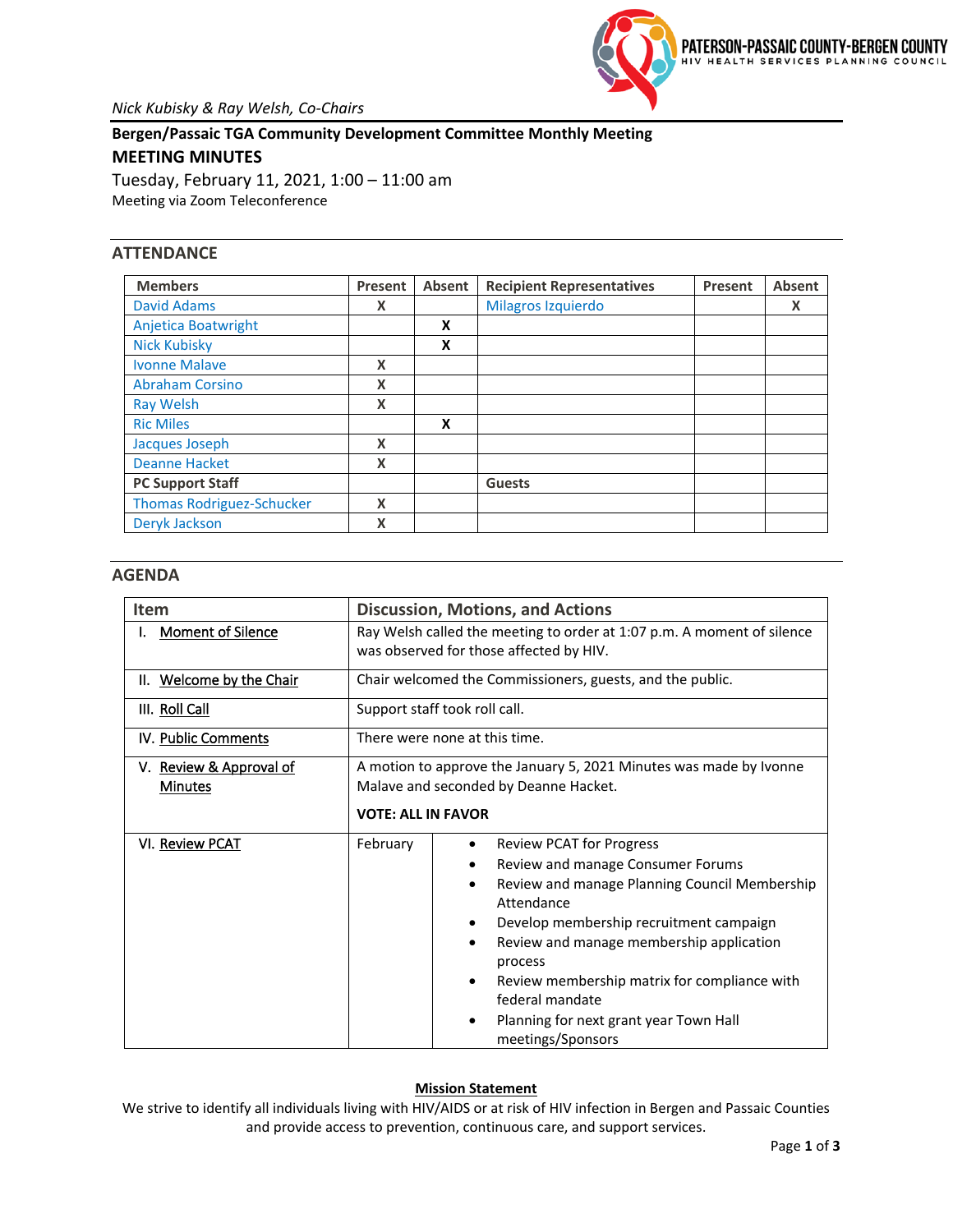*Nick Kubisky & Ray Welsh, Co-Chairs*



| Item                                                                   | <b>Discussion, Motions, and Actions</b>                                                                                                                                                                                                                                                                                                                                                                                                                                                                                                        |  |  |  |  |
|------------------------------------------------------------------------|------------------------------------------------------------------------------------------------------------------------------------------------------------------------------------------------------------------------------------------------------------------------------------------------------------------------------------------------------------------------------------------------------------------------------------------------------------------------------------------------------------------------------------------------|--|--|--|--|
|                                                                        | Review Scope of Work & Planning Council Activity<br>Timelines (PCAT)                                                                                                                                                                                                                                                                                                                                                                                                                                                                           |  |  |  |  |
| <b>VII. Parking Lot Items</b>                                          | The committee discussed the logistics for an Internet Reimbursement<br>Policy. This policy would allow aid for unaligned consumers who are<br>commissioners of the Planning Council to receive a partial<br>reimbursement for internet services for attending meetings virtually.<br>A motion was made to make approve partial reimbursements for people<br>who need access to the internet in order to attend our meetings and are<br>also unaligned consumers of Ryan White Part A by Deanne Hacket and<br>properly seconded by David Adams. |  |  |  |  |
| VIII.<br><b>New Business</b>                                           | <b>VOTE: ALL IN FAVOR</b><br>There was no new business at this time.                                                                                                                                                                                                                                                                                                                                                                                                                                                                           |  |  |  |  |
| IX. Review and manage<br><b>Planning Council Attendance</b>            | The committee reviewed the attendance of Planning Council<br>Commissioners. It was during this section of the agenda that a question<br>was posed rather the Planning Council had a plan for meeting spaces<br>when it is safe to meet back in person. There has been no direct<br>indication as to when that will be possible at this time and the<br>committee will revisit in the future.                                                                                                                                                   |  |  |  |  |
| X. Review and manage<br>membership application<br>process              | Support staff presented the membership application in a survey monkey<br>format. This allows for the application to be available to be filled out<br>easily on multiple platforms. A motion was made to accept this survey<br>monkey format by Ivonne Malave and properly seconded by Abraham<br>Corsino.<br><b>VOTE: ALL IN FAVOR</b>                                                                                                                                                                                                         |  |  |  |  |
| XI. Review membership matrix<br>for compliance with federal<br>mandate | The membership matrix remains the same. The council is in need of one<br>additional unaligned consumer to bring the council into compliance with<br>the HRSA standard.                                                                                                                                                                                                                                                                                                                                                                         |  |  |  |  |
| XII. Announcements                                                     | There were none at this time.                                                                                                                                                                                                                                                                                                                                                                                                                                                                                                                  |  |  |  |  |
| XIII.<br><b>Next Steering</b><br><b>Committee Meeting</b>              | April 8 <sup>th</sup> , 2021<br>May 13 <sup>th</sup> /2021<br>June 10 <sup>th</sup> , 2021                                                                                                                                                                                                                                                                                                                                                                                                                                                     |  |  |  |  |
| XIV.<br>Adjournment                                                    | The meeting was adjourned at 1:42 p.m.                                                                                                                                                                                                                                                                                                                                                                                                                                                                                                         |  |  |  |  |

# **Mission Statement**

We strive to identify all individuals living with HIV/AIDS or at risk of HIV infection in Bergen and Passaic Counties and provide access to prevention, continuous care, and support services.